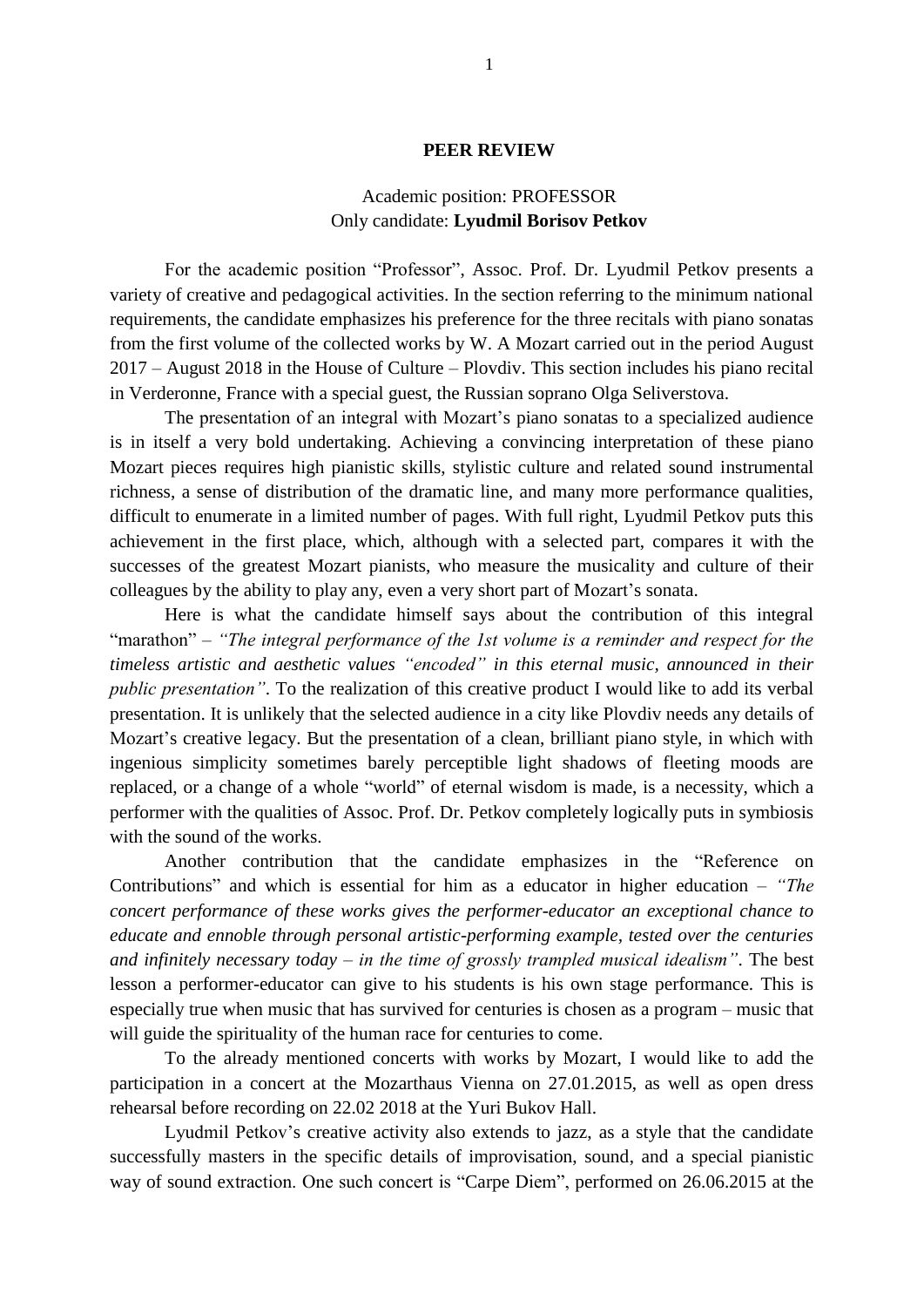Trakart Hall, as well as Petkov's participation in the festive New Year's concert on 18.12.2017 at the Drama Theater – Plovdiv, together with bright and prominent musicians such as Mario Hossen and Teodosiy Spasov.

The candidate's scientific contributions are also reflected in the Reference and cover his interest in covering in a scientific style important moments of the performing life of the concert musician, either as a soloist or as part of an ensemble.

The published book on the basis of the defended dissertation stands out as a significant scientific contribution: *"Unknown and Rarely Performed Works for Piano Duo from the Period XVIII-XX Century – Historical and Performing Perspectives"*. The author writes: *"In the light of the already changed world of classical music, questions have been asked and answers have been sought about the existence of classical heritage and the responsibilities of the performer in the dramatic conditions of our time. Through a multi-layered aesthetic analysis, the line of continuity, the characteristics, and the individual features of the complex life and creative path of 26 composers and 35 works from different musical epochs have been clarified"*.

It is through the connection in a single projection of historical and performing analysis that this unknown chamber music comes to life with its true values. The right approach has been found for both the specialized readers and the amateurs, who, in addition to the joy of the experience in the concert hall, want to clarify for themselves questions of the obscure creative life of the rarely played repertoire. The book also includes *"Intriguing experiments: jazz improvisation in concert conditions of plays with a genre focus and the ability for performance on two grand pianos of works written for four hands"* (quote). Thus, it "enters" the classroom, with students not only from the Academy of Music, Dance and Fine Arts, but also other higher art institutions, where lecturers always need to update the set repertoire. In this respect, the contribution nature of the said book, created on the basis of the defended doctoral dissertation, is indisputable. Quite logically, it serves as a basis for some citations – **in an article by Assoc. Prof. Dr. Zornitsa Petrova in the Yearbook of the Academy of Music, Dance and Fine Arts, dealing with the pianistic legacy of Anatoliy Lyadov**.

The modern title, dealing with *"pieces and technical instructions aimed to help the pianist and messages of continuity"* (quote) bears the intriguing title "Repertoire Drone" and was released in 2019. What distinguishes this collection of genre plays from similar ones is the instructional sequel, which contains six technical exercises. The author – Assoc. Prof. Dr. Lyudmil Petkov successfully combines the academic orientation with *"a place for free trajectories and experiments, in the essence of which the young musicians should follow the direction of their individuality"* (quote), and who mentions in the text to his reference that this is *"a direct continuity with which, as a classical musician, I am connected by the names of Dzhuliya Girginova, Prof. Dzhuliya and Konstantin Ganevi, the conductor Dobrin Petkov, Prof. Rudolf Kehrer and my father Prof. Boris Petkov"* (quote). We should remind that Lyudmil Petkov was a student in the class of Dzhuliya and Konstantin Ganevi and this textbook is a kind of his gift to their memory, as prominent figures in the Bulgarian piano pedagogy.

In the same spirit is the textbook – *"Plays and Instructions with Genre Orientation"*, in which the pianist shares his essential experience in mastering the professional subtleties of